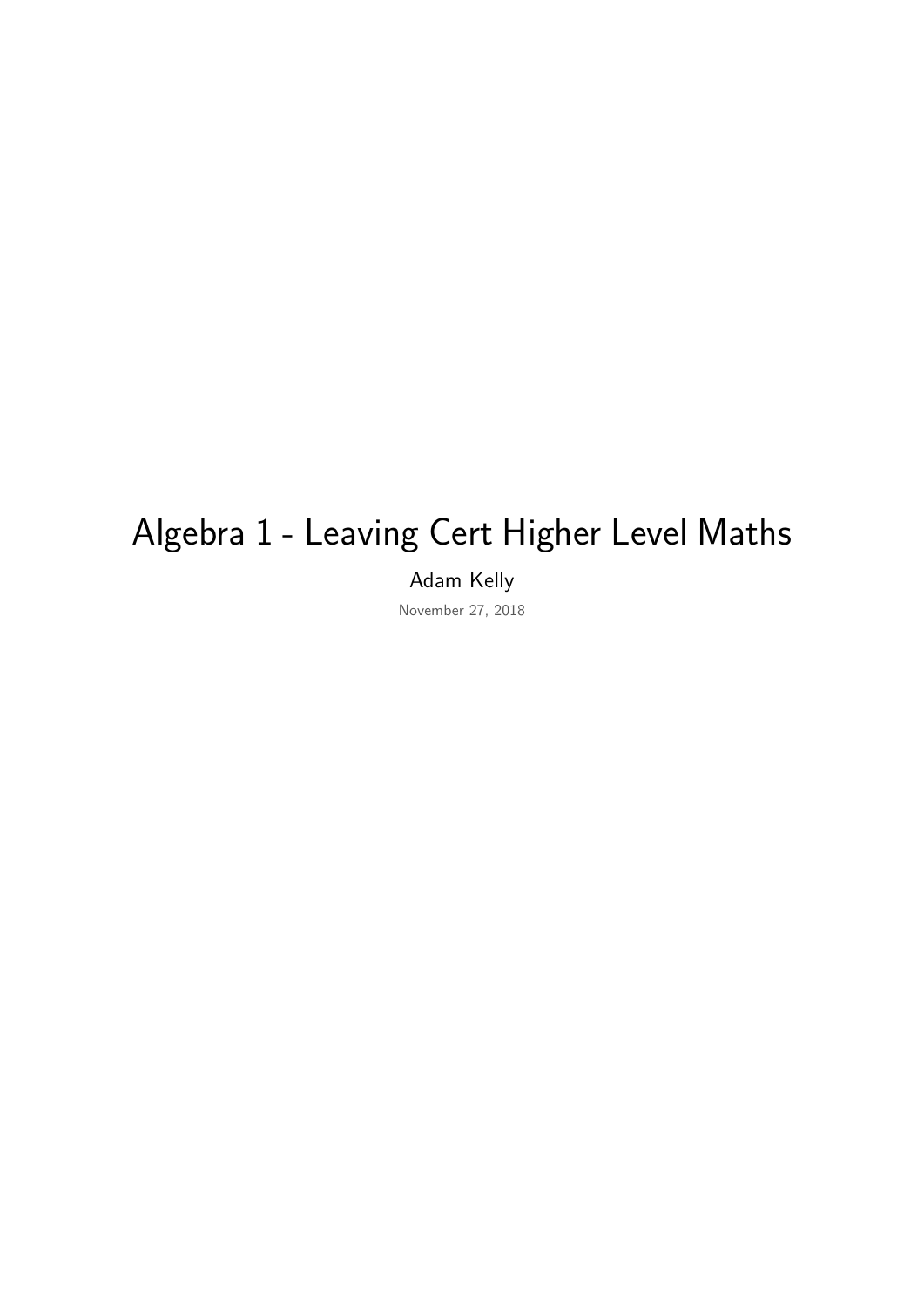### Abstract

The following is notes on the Algebra 1 section of the leaving cert higher level maths course. These notes are not endorsed by any teachers, and I have modified them and added my own details to these after the classes. All errors are almost surely mine.

You should note that while there may be proofs provided for some statements and theorems, they do not need to be learned for the purpose of examination. These non-essential proofs are just to increase the understanding of the statements being provided.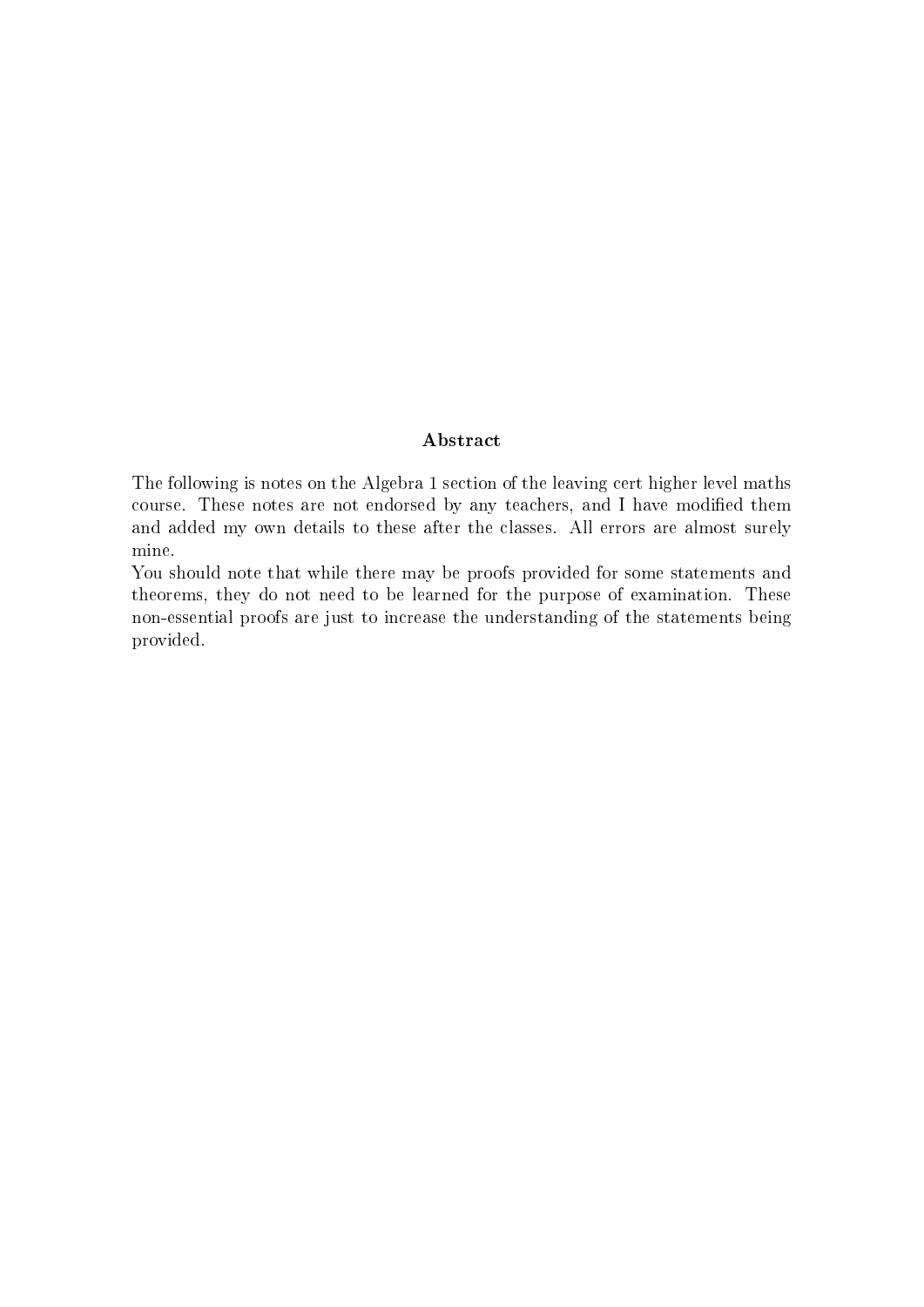# 1 Polynomial Expressions

# **DEFINITION**

# **Polynomial.**

An expression of the form:

 $a_x x^n + a_{n-1} x^{n-1} + \cdots + a^2 x^2 + a_1 x + a_0$ 

*Where*  $a_i \in \mathbb{R}$ ;  $i = 0, 1, 2, ..., n$ ;  $n \in \mathbb{N}$ .

#### **Degree. DEFINITION**

The highest power of the monomials in a polynomial, with non-zero coefficients.

There are a few specific types of polynomials which you need to know.

- A linear polynomial is of degree  $1 (ax + b)$
- A quadratic polynomial is of degree  $2 (ax^2 + bx + c)$
- A cubic polynomial is of degree  $3 (ax^3 + bx^2 + cx + d)$

There are also names for polynomials based on how many terms they have.

- A monomial is a polynomial containing a single term.
- A binomial is a polynomial containing two terms.
- A trinomial is a polynomial containing three terms.

#### **Coefficent. DEFINITION**

A quantity that multiplies the variable in an algebraic expression (for example  $4 \in \{4x^3\}.$ 

### **DEFINITION**

# **Constant Term.**

A term in an algebraic expression that does not contain any modifiable variables.

# 1.1 Addition and Subtraction of Polynomial Expressions

Adding and subtracting polynomials involves the combination of like terms by adding their coefficents.

#### **Like terms. DEFINITION**

Monomials that contain the same variable raised to the same power.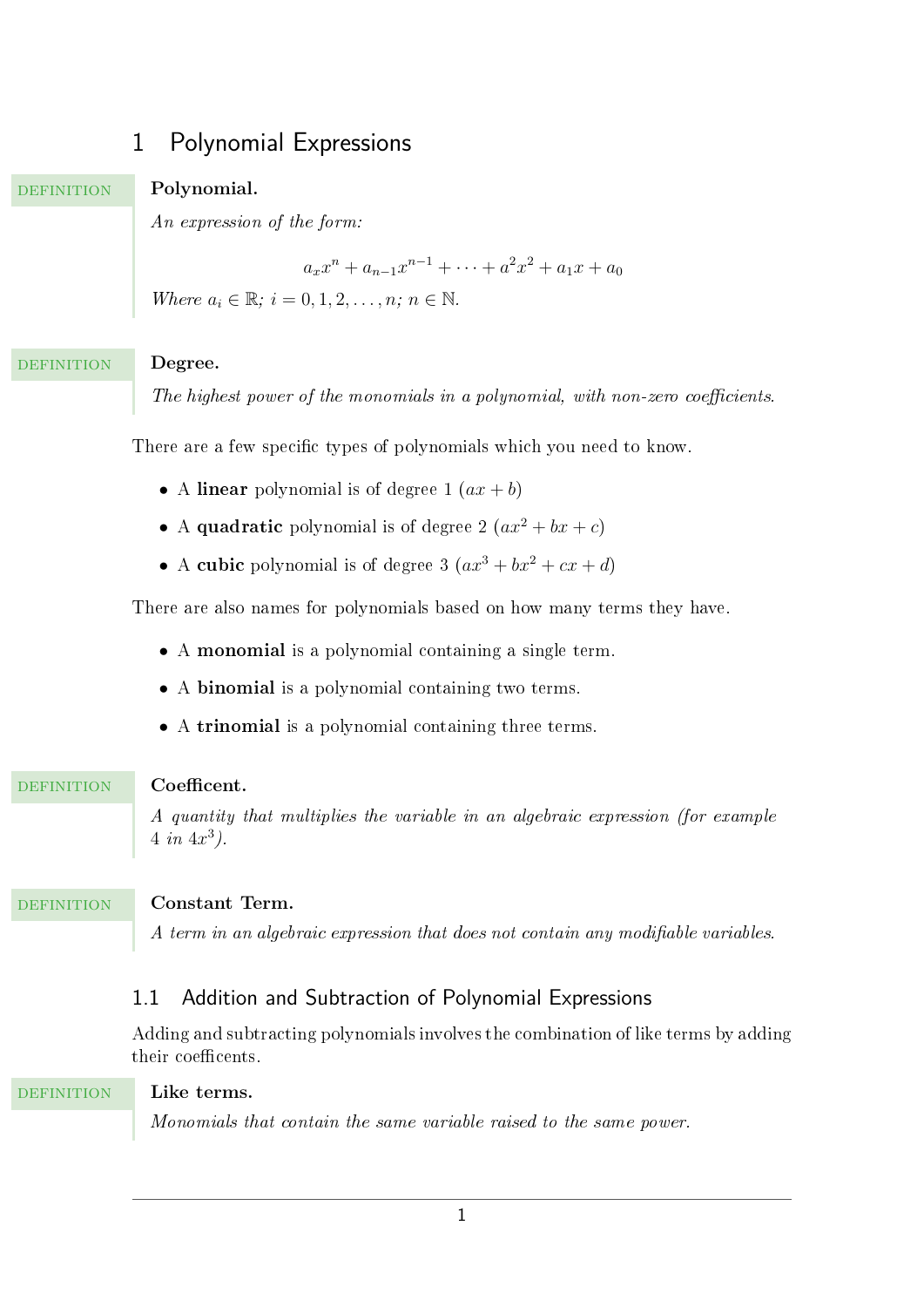example 1.1

*Simplify the following expression:*

$$
(6x^2 - 7x + 4) + (7x^2 - 9x + 8)
$$

**Solution**

$$
(6x2 - 7x + 4) + (7x2 - 9x + 8)
$$
  
= (6x<sup>2</sup> + 7x<sup>2</sup>) + (-7x - 9x) + (4 + 8)  
= 13x<sup>2</sup> - 16x<sup>2</sup> + 12

# 1.2 Multiplying Polynomial Expressions

Polynomials are multiplied using the distributive property of addition:

$$
a(b+c) = ab + ac
$$

example 1.2

*Simplify the following expression:*

 $(x+4)(2x+5)$ 

**Solution**

$$
(x+4)(2x+5)
$$
  
= 2x<sup>2</sup> + 8x + 5x + 20  
= 2x<sup>2</sup> + 13x + 20

# 1.3 Dividing Polynomial Expressions

There are a few cases for the division of polynomials. Some of these are detailed below, in the form of worked examples.

Remember, the following equalities do not hold when the quotient's denominator is zero. For example, if you have the expression  $(2x+2) \div (x+1)$ , and you simplify it to 2, you must remember that this expression is **not equal** to two if  $x = -1$ , as that would be division by zero and thus undefined.

### 1.3.1 Denominator is a Factor of Each Term

If the denominator is a factor of each term of the numerator, the quotient can be simplified by dividing each term of the numerator by the denominator.

example 1.3

*Simplify the following expression:*

$$
\frac{-16x^4 + 8x^2 + 2x}{2x}
$$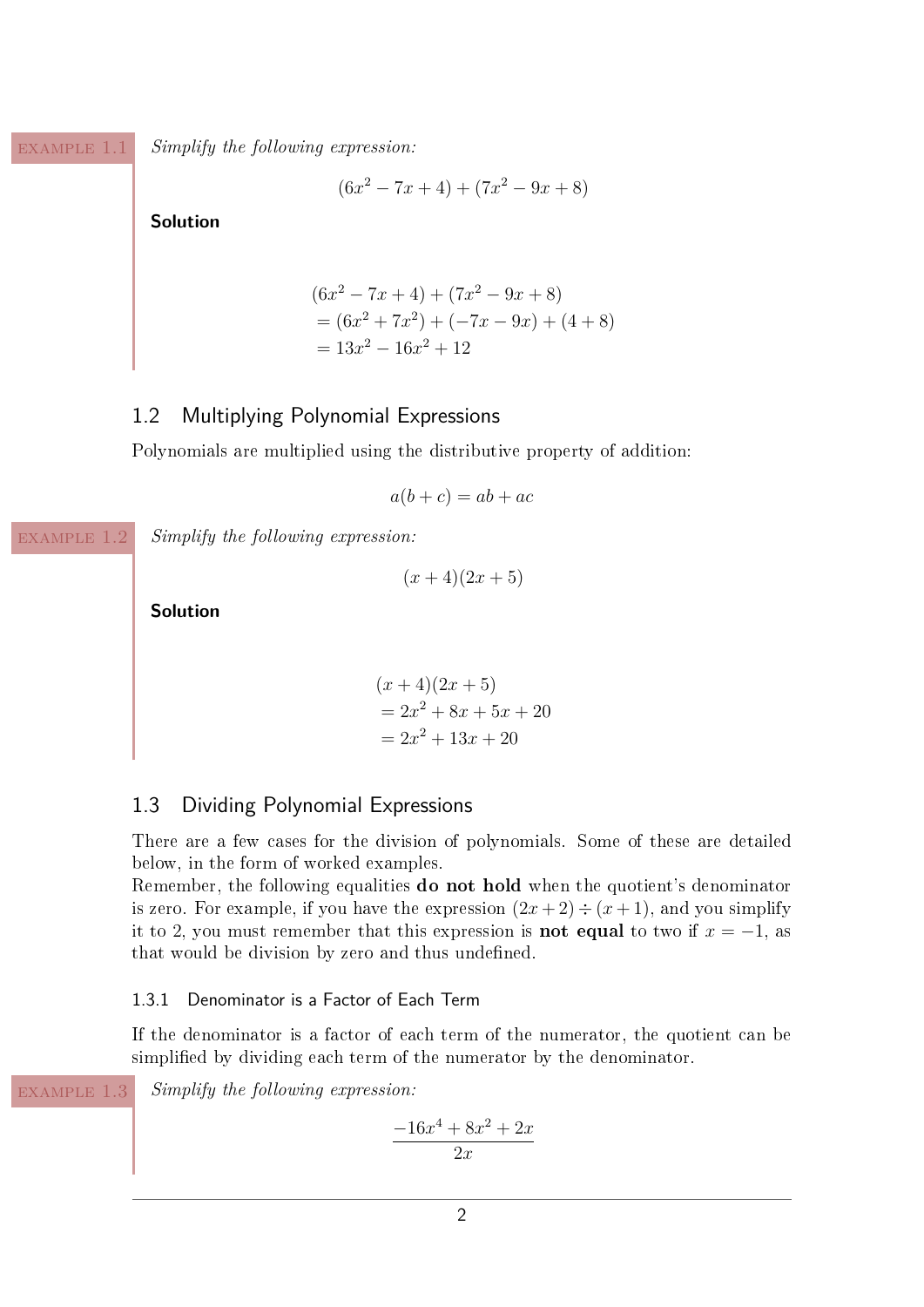**Solution**

$$
\frac{-16x^4 + 8x^2 + 2x}{2x}
$$
  
= 
$$
\frac{-16x^4}{2x} + \frac{8x^2}{2x} + \frac{2x}{2x}
$$
  
= 
$$
-7x^3 + 4x + 1
$$

# 1.3.2 Denominator is a Factor of the Numerator

If the denominator is a factor of the numerator, the quotient can be simplied by factoring the numerator and then canceling out the factor.

example 1.4

*Simplify the following expression:*

$$
\frac{15x^2 + 22x + 8}{5x + 4}
$$

**Solution**

$$
\frac{15x^2 + 22x + 8}{5x + 4} = \frac{(3x + 2)(5x + 4)}{5x + 4} = 3x + 2
$$

### <span id="page-4-0"></span>1.3.3 Polynomial Long Division

If the other two methods don't work, you can use polynomial long division. This is a generalized version of the arithmetic technique called long division.

example 1.5

*Simplify the following expression:*  $(x^3 + x^2 - 2x) \div (x - 1)$ 

$$
\begin{array}{r} x^2 + 2x \\
x - 1 \overline{\smash{\big)}\ x^3 + x^2 - 2x} \\
\underline{-x^3 + x^2} \\
2x^2 - 2x \\
\underline{-2x^2 + 2x} \\
0\n\end{array}
$$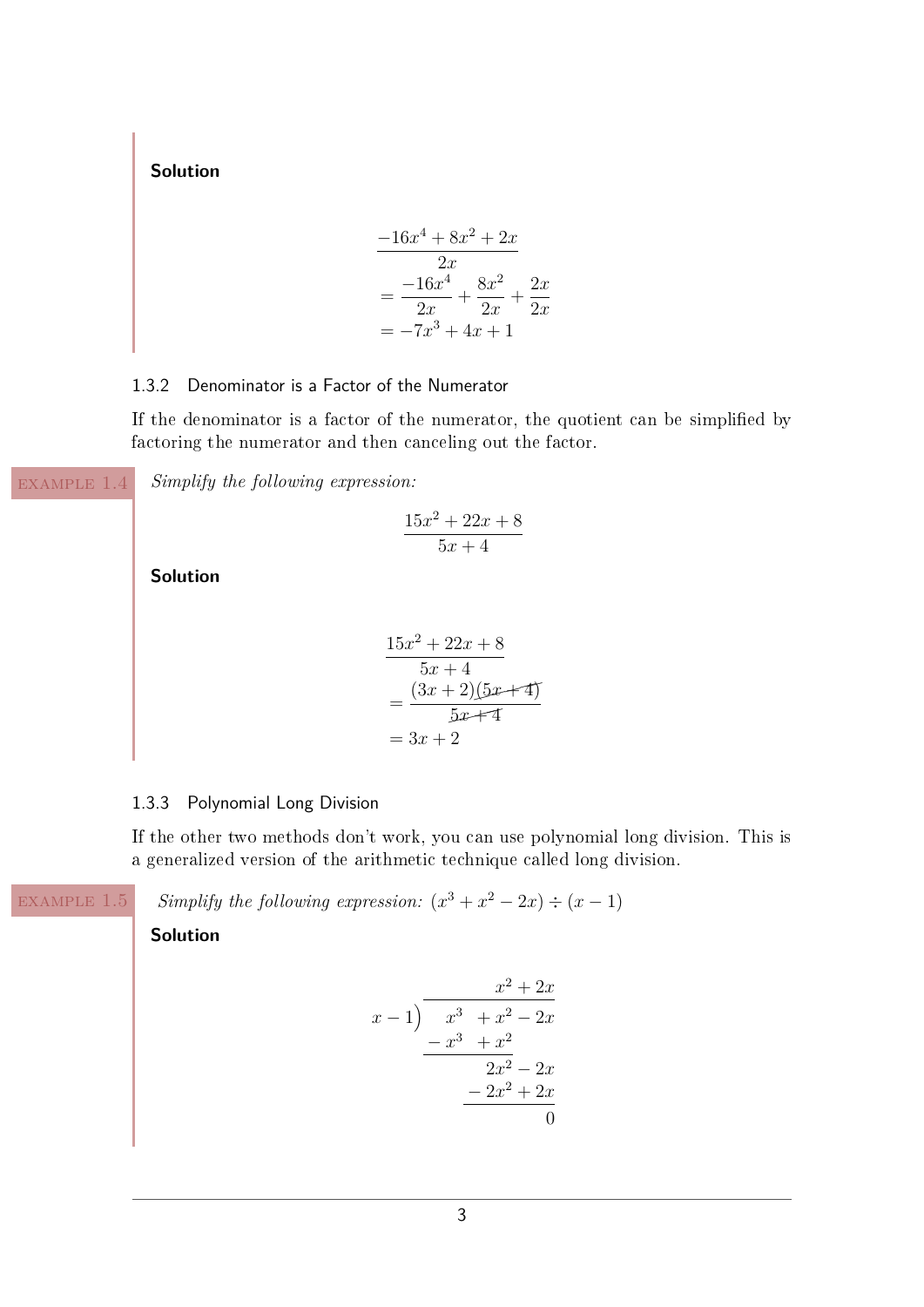$$
\therefore \frac{x^3 + x^2 - 2x}{x - 1} = x^2 + 2x
$$

You should note that it is possible that it doesn't divide in evenly, in which case the division will leave a remainder. This can just be added at the end. Here is an example of a remainder.

example 1.6

*Simplify the following expression:*

$$
\frac{x^3 + x^2 - 1}{x - 1}
$$

**Solution**

$$
\begin{array}{r} x^2 + 2x + 2 \\ x - 1 \overline{\smash) x^3 + x^2 - 1} \\ -x^3 + x^2 \\ \underline{2x^2} \\ -2x^2 + 2x \\ \underline{2x - 1} \\ -2x + 2 \\ 1 \\ \therefore \frac{x^3 + x^2 - 1}{x - 1} = x^2 + 2x + 2 + \frac{1}{x - 1} \end{array}
$$

# 1.4 Synthetic Division

If the denominator of the expression is  $x - a$ , where  $a \in \mathbb{R}$ , then you can use a division technique called synthetic division.

This technique is generally used in the process of finding the roots of a polynomial.

example 1.7

*Complete example [1.3.3](#page-4-0) using synthetic division.*

$$
1 \begin{array}{|rrrr} & 1 & -2 & 0 \\ \hline & 1 & 2 & 0 \\ \hline & 1 & 2 & 0 & 0 \\ \hline & & x-1 & x^2+2x \end{array}
$$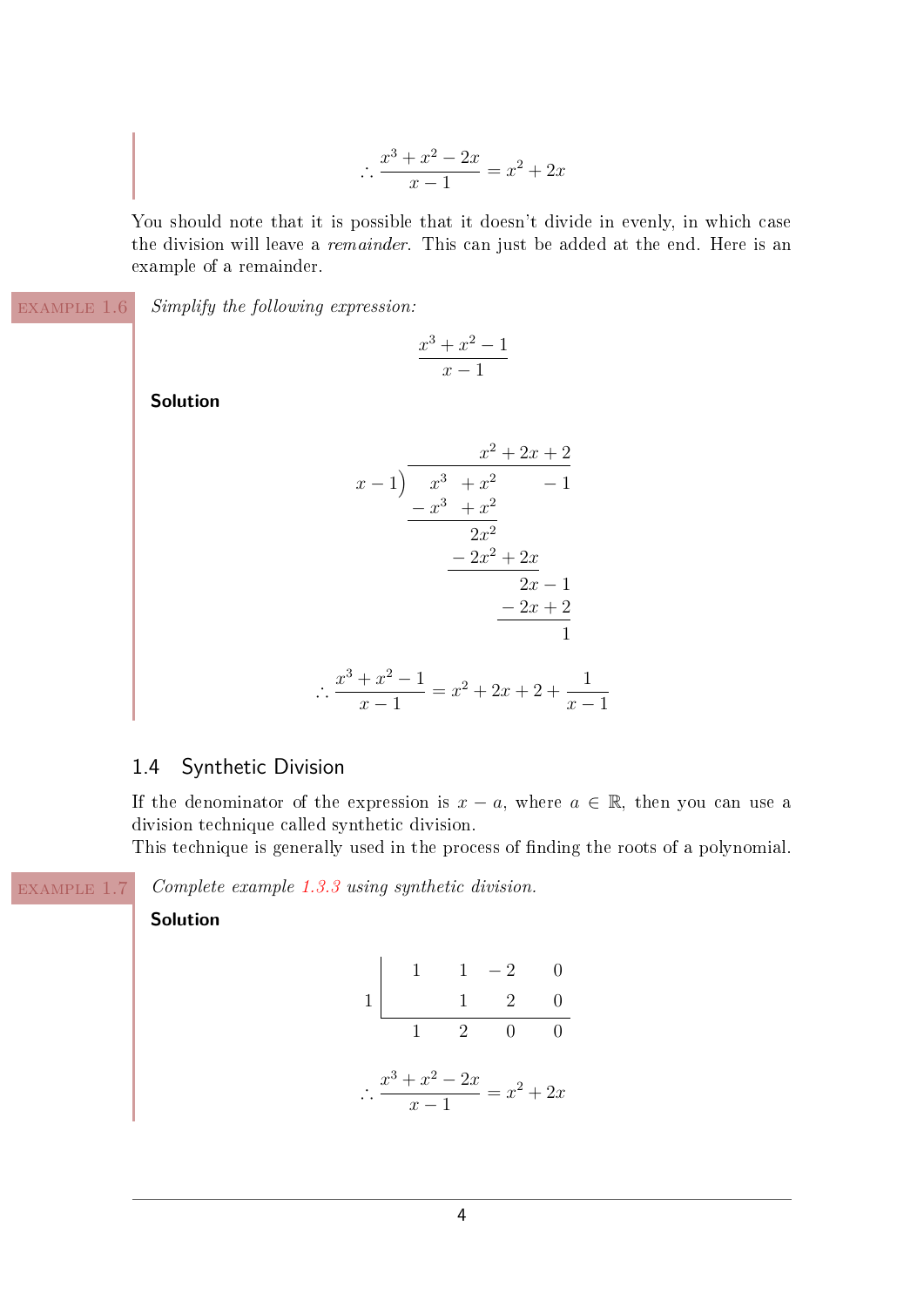# 2 Factorising Polynomial Expressions

# **DEFINITION**

### **Factor.**

An algebraic factor is an expression that divides a polynomial leaving no remainder.

Factorising is a very important part of the LC maths course, not to mention algebra in general. It is very important that you get good at this skill and become familiar with the common techniques and patterns that come up. A few factoring techniques are shown below, most in the form of worked examples.

# 2.1 Highest Common Factor

This method can be done by looking for the highest common factor of each of the expressions and then working backwards from there.

example 2.1

$$
2x2 + 6x = 2x(x+3)
$$
  

$$
15axy + 2xyb + 4xy = 2xy(7a+b+2)
$$

# 2.2 Grouping

An expression can sometimes be factored by breaking the expression up into groups and factoring the individual parts.

*Factor the expression*  $6x^2y + 3xy^2 - 12x - 6y$ example 2.2

**Solution**

$$
6x2y + 3xy2 - 12x - 6y
$$
  
= 3xy(2x + y) - 6(2x + y)  
= (2x + y)(2xy - 5)

# 2.3 Difference of Two Squares

#### **Difference of Two Squares.** THEOREM 2.1

An expression of the form  $a^2 - b^2$  can be factored into  $(a + b)(a - b)$ .

*Proof.*

$$
(a + b)(a - b) = a(a - b) + b(a - b)
$$
  
=  $a2 - ab + ab - b2$   
=  $a2 - b2$ 

QED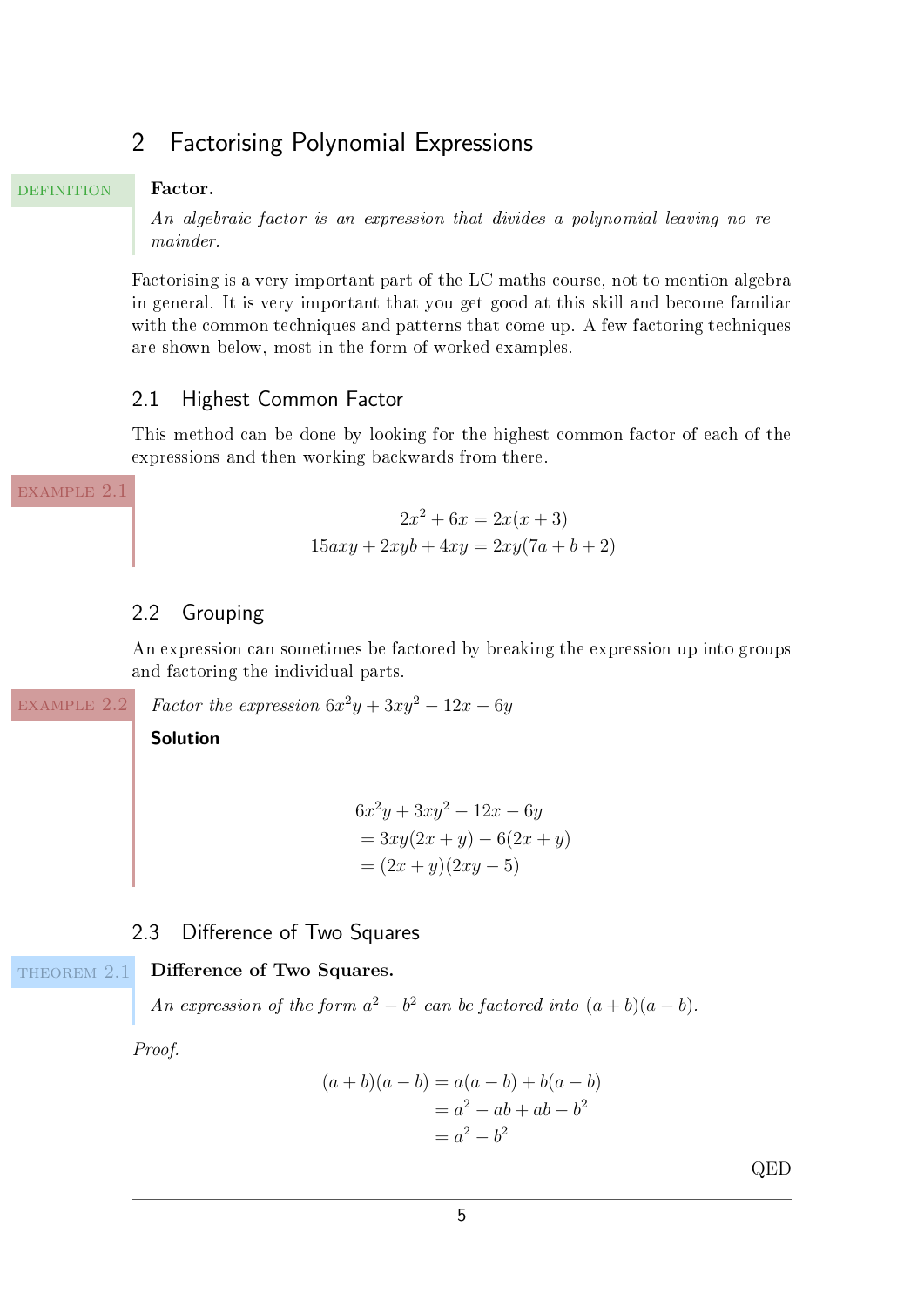example 2.3

$$
x^{2} - 36 = (x + 6)(x - 6)
$$
  
\n
$$
4x^{2} - 81 = (2x + 9)(2x - 9)
$$
  
\n
$$
9x^{3} - 81x = 9x(x^{2} - 9) = 9x(x + 3)(x - 3)
$$
  
\n
$$
16x^{4} - 1 = (4x^{2} + 1)(4x^{2} - 1) = (4x^{2} + 1)(2x + 1)(2x - 1)
$$

# 2.4 Difference of Two Cubes

THEOREM 2.2

# **Difference of Two Cubes.**

An expression of the form  $a^3 - b^3$  can be factored into  $(a - b)(a^2 + ab + b^2)$ 

*Proof.*

$$
(a - b)(a2 + ab + b2) = a(a2 + ab + b2) – b(a2 + ab + b2)
$$
  
= (a<sup>3</sup> + a<sup>2</sup>b + ab<sup>2</sup>) – (a<sup>2</sup>b + ab<sup>2</sup> + b<sup>3</sup>)  
= (a<sup>3</sup> + a<sup>2</sup>b + ab<sup>2</sup>) – (a<sup>2</sup>b + ab<sup>2</sup> + b<sup>3</sup>)  
= a<sup>3</sup> - b<sup>3</sup>

QED

example 2.4

$$
x^{3} - 8 = (x - 2)(x^{2} + 2x + 4)
$$
  

$$
125x^{3} - 27y^{3} = (5x - 3y)(25x^{2} + 15xy + 9y^{2})
$$

# 2.5 Sum of Two Cubes

THEOREM 2.3

### **Sum Of Two Cubes.**

An expression of the form  $a^3 + b^3$  can be factored into  $(a + b)(a^2 - ab + b^2)$ 

*Proof.*

$$
(a+b)(a2 - ab + b2) = a(a2 - ab + b2) + b(a2 - ab + b2)
$$
  
= a<sup>3</sup> - a<sup>2</sup>b + ab<sup>2</sup> + ba<sup>2</sup> - ab<sup>2</sup> + b<sup>3</sup>  
= a<sup>3</sup> - a<sup>2</sup>b + ab<sup>2</sup> + b<sup>2</sup> - ab<sup>2</sup> + b<sup>3</sup>  
= a<sup>3</sup> + b<sup>3</sup>

QED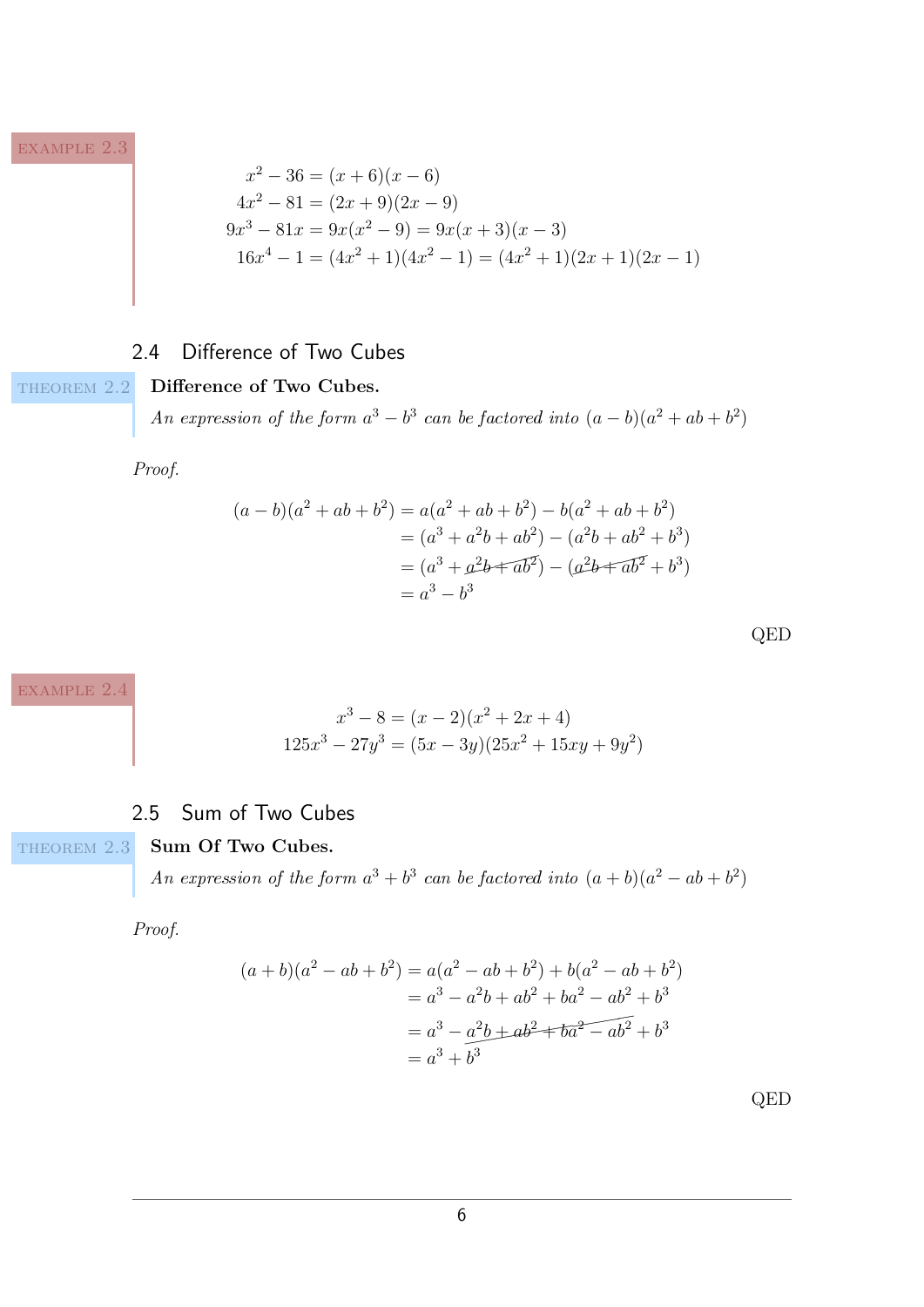example 2.5

$$
27x3 + 1 = (3x + 1)(9x2 – 3x + 1)
$$
  

$$
81x3 + 192b3 = (5x + 6b)(25x2 – 30xb + 36b2)
$$

# 2.6 Factoring With The Quadratic Formula

If the previous methods don't work and you with to factor a quadratic, you can use ths following method (shown in worked example).

*Factor*  $3x^2 - 17x + 20$ example 2.6

### **Solution**

First, you must let the expression equal 0, and then solve for *x*:

$$
3x2 - 17x + 20 = 0
$$
  
\n
$$
\implies x = \frac{17 \pm \sqrt{(-17)^{2} - 4(3)(20)}}{2(3)} = \frac{17 \pm 7}{6}
$$
  
\n
$$
\implies x = 4 \text{ or } x = \frac{5}{3}
$$

From this you can find that if  $x = 4$ , then  $x-4$  is a factor. If  $x = \frac{5}{3} \implies 3x = 5$ , then  $3x - 5$  is a factor

∴  $3x^2 - 17x + 20 = (3x - 5)(x - 4)$ 

# 3 Simplifying Algebraic Fractions

#### **Algebraic Fraction. DEFINITION**

An algebraic fraction is an expression of the form:

$$
\frac{f(x)}{g(x)}
$$

Where  $f(x)$ ,  $g(x)$  are expressions in *x*.

Algebraic fractions are simplified in much the same way as numerical fractions, and they are added, subtracted, multiplied and divided in the same way also. The simplification of fractions can be described with a number of rules:

- Fractions can be added once they have a common denominator.
- A fraction can be simplified iff the numerator and denominator have a common factor (this is sometimes referred to as cancelling).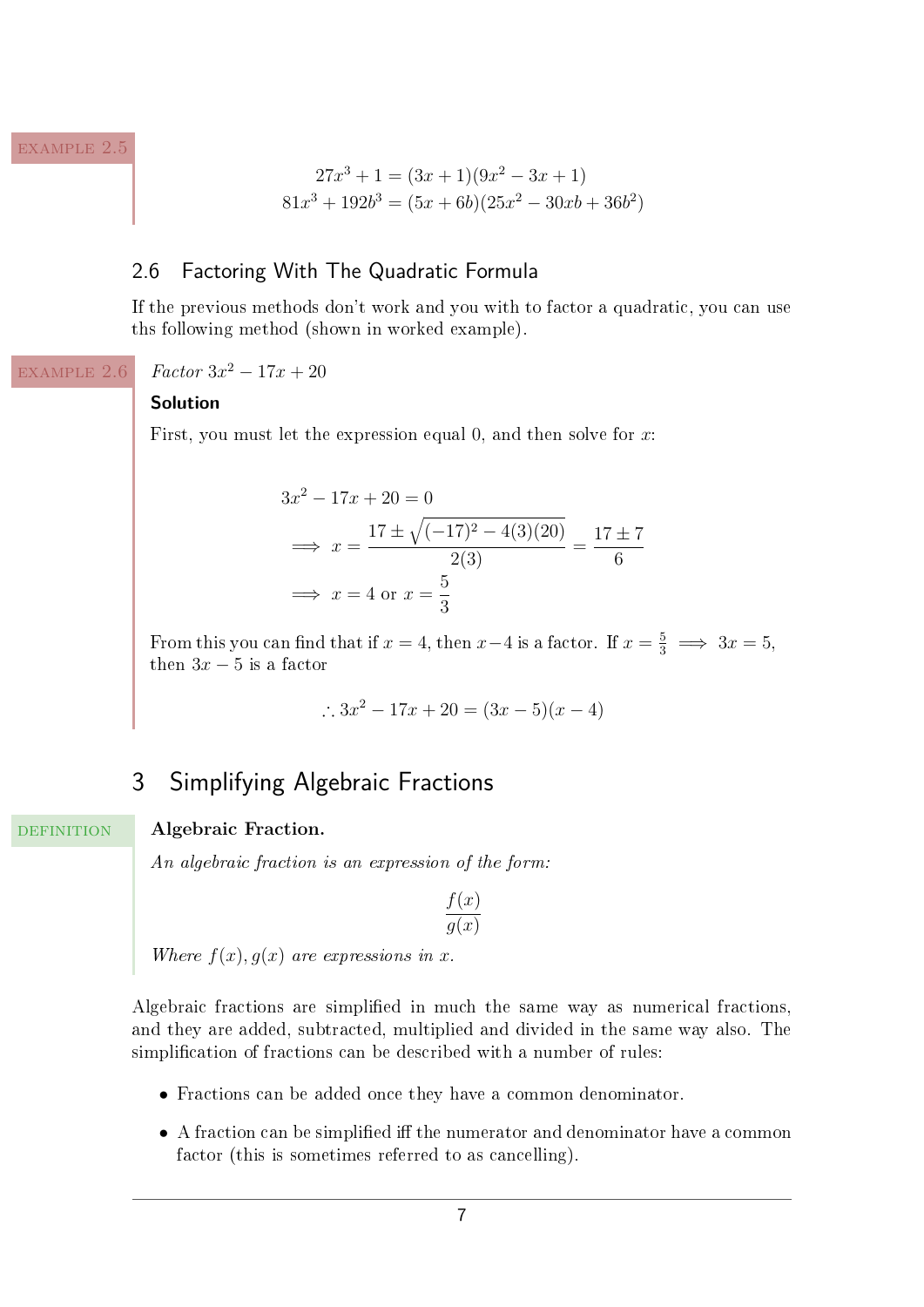• If the denominator or numerator contains a fraction, they should be reduced before proceeding.

It should be noted that in most cases it is not necessary to expand fully the expression in the denominator of the fraction, and usually can be left in factored form. A few properties can be used during this simplication.

THEOREM 3.1

**Addition Of Fractions.**

$$
\frac{a}{b} + \frac{c}{d} = \frac{ad + bc}{bd}
$$

*Proof.*

$$
\frac{a}{b} + \frac{c}{d} = \frac{a}{b} \cdot \frac{d}{d} + \frac{c}{d} \cdot \frac{b}{b}
$$

$$
= \frac{ad}{bd} + \frac{bc}{bd}
$$

$$
= \frac{ad + bc}{bd}
$$

QED

### THEOREM 3.2

# **Fractions In The Numerator/Denominator.**

$$
\frac{\frac{a}{b}}{\frac{c}{d}} = \frac{ad}{bc}
$$

*Proof.*

$$
\frac{\frac{a}{b}}{\frac{c}{d}} = \frac{a}{b} \cdot \frac{1}{\frac{c}{d}}
$$
\n
$$
= \frac{a}{b} \cdot \left(\frac{c}{d}\right)^{-1}
$$
\n
$$
= \frac{a}{b} \cdot \frac{d}{c}
$$
\n
$$
= \frac{ad}{bc}
$$

QED

Here are some examples of following these rules to simplify algebraic fractions.

example 3.1

*Simplify the following expression:*

$$
\frac{1}{x+2} + \frac{1}{x+3}
$$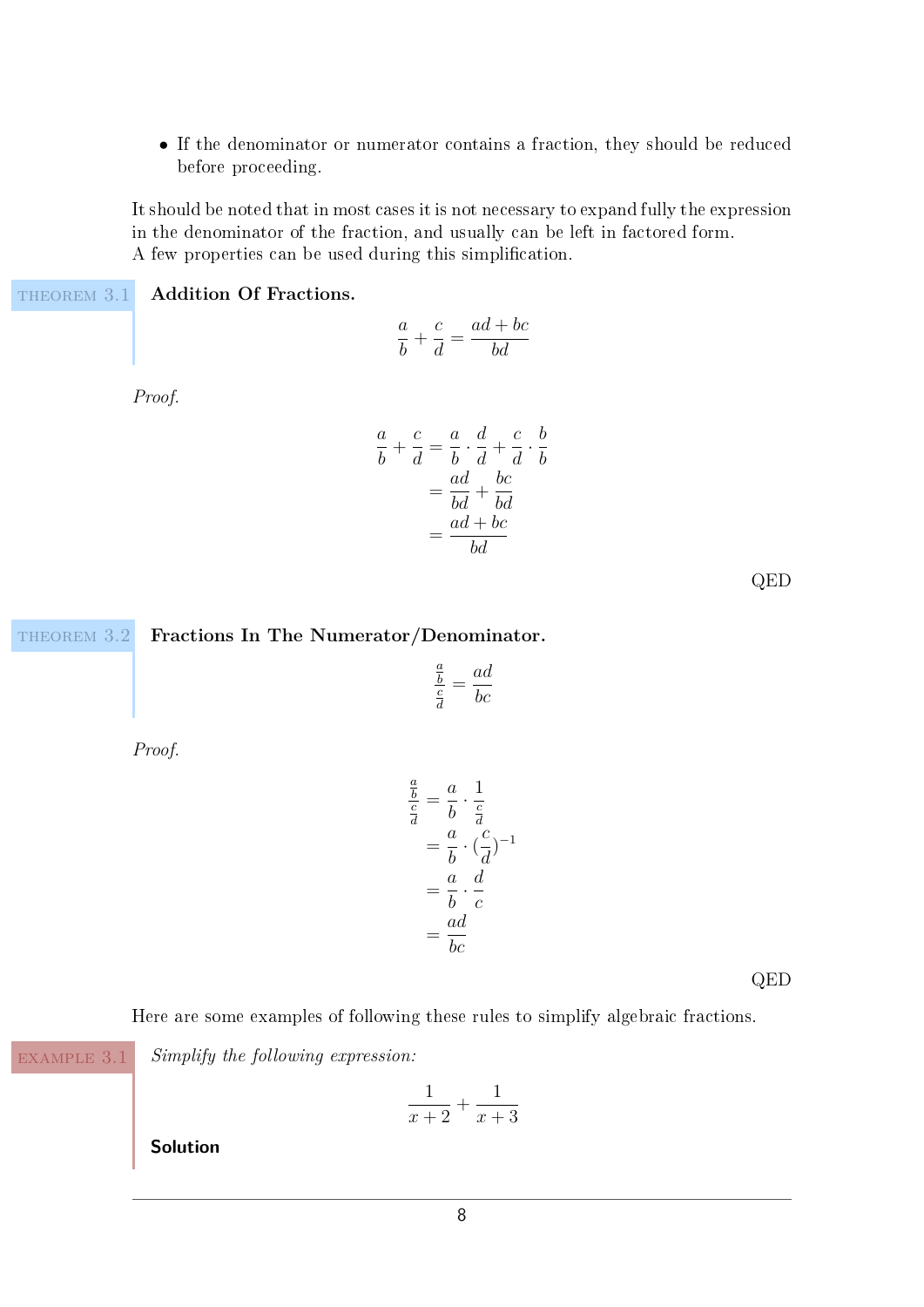$$
\frac{1}{x+2} + \frac{1}{x+3}
$$
  
= 
$$
\frac{(x+2) + (x+3)}{(x+2)(x+3)}
$$
  
= 
$$
\frac{2x+5}{(x+2)(x+3)}
$$

example 3.2

*Simplify the following expression:*

$$
\frac{2x^2 - 5x - 3}{4x^2 - 1}
$$

**Solution**

$$
\frac{2x^2 - 5x - 3}{4x^2 - 1} = \frac{(2x + 1)(x - 3)}{(2x + 1)(2x - 1)}
$$

$$
= \frac{(2x + 1)(x - 3)}{(2x + 1)(2x - 1)}
$$

$$
= \frac{x - 3}{2x - 1}
$$

# 4 Binomial Expansion

# 4.1 The Binomial Coefficient

To understand the binomial expansion theorem, you must be familiar with the binomial coefficient. The binomial coefficient is related to combinations. The coefficient:

$$
\binom{n}{r}
$$

Represents the number of ways you can choose *r* objects from a group of *n* objects. This coefficient is calculated as:

$$
\binom{n}{r} = \frac{n!}{r!(n-r)!}
$$

There is a number of properties that you will need to know.

THEOREM 4.1

**.**

 *n r*  $\setminus$ = *n n* − *r*  $\setminus$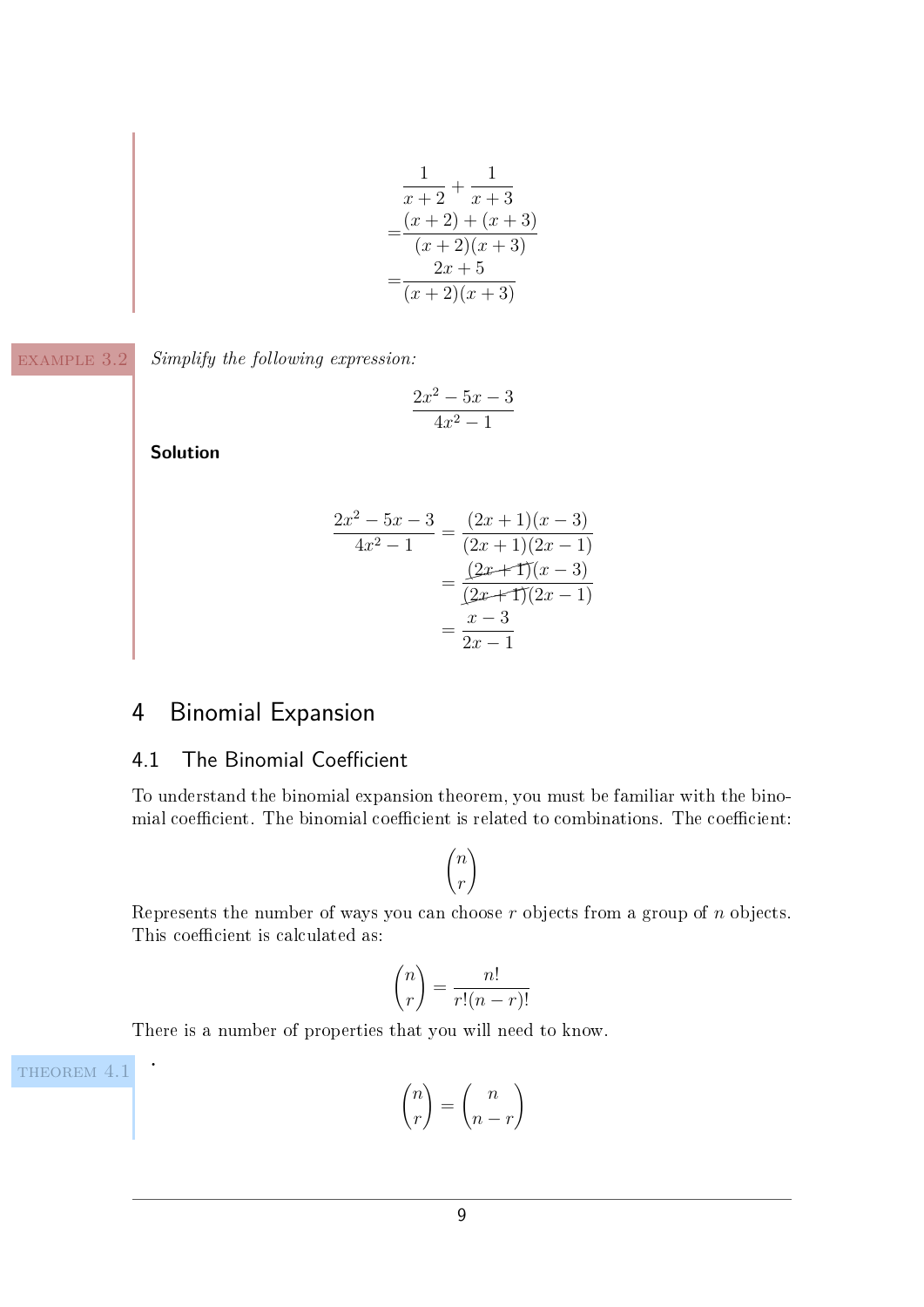*Proof.* This theorem has an intuitive proof (which you should read!), along with a formal proof. To understand how this works, imagine you have *n* balls, and you are asked to choose *r* of them to remove from the group. You could also think of this as choosing  $n - r$  of them to keep. Thus, choosing *r* objects out of *n* is equivalent to choosing  $n - r$  objects out of *n*.

Formally, you can show this theorem algebraically:

$$
\binom{n}{r} = \frac{n!}{r!(n-r)!}
$$
\n
$$
\implies \binom{n}{n-r} = \frac{n!}{(n-r)!(n-(n-r))!}
$$
\n
$$
= \frac{n!}{(n-r)!r!}
$$
\nQED

It is also possible to calculate this coefficient in an alternate way, which can be useful for calculating this coefficient without a calculator.

$$
\binom{n}{r} = \frac{n(n-1)(n-2)\dots(n-(k-1))}{k(k-1)(k-2)\dots1}
$$

 $\sqrt{7}$ 4  $\setminus$ 

example 4.1

*Without a calculator, find*

**Solution**

$$
\binom{7}{4} = \frac{7 \cdot 6 \cdot 5 \cdot 4}{4 \cdot 3 \cdot 2 \cdot 1}
$$

$$
= \frac{840}{24}
$$

$$
= 35
$$

example 4.2

*Without a calculator, find*

 $(15$ .<br>11.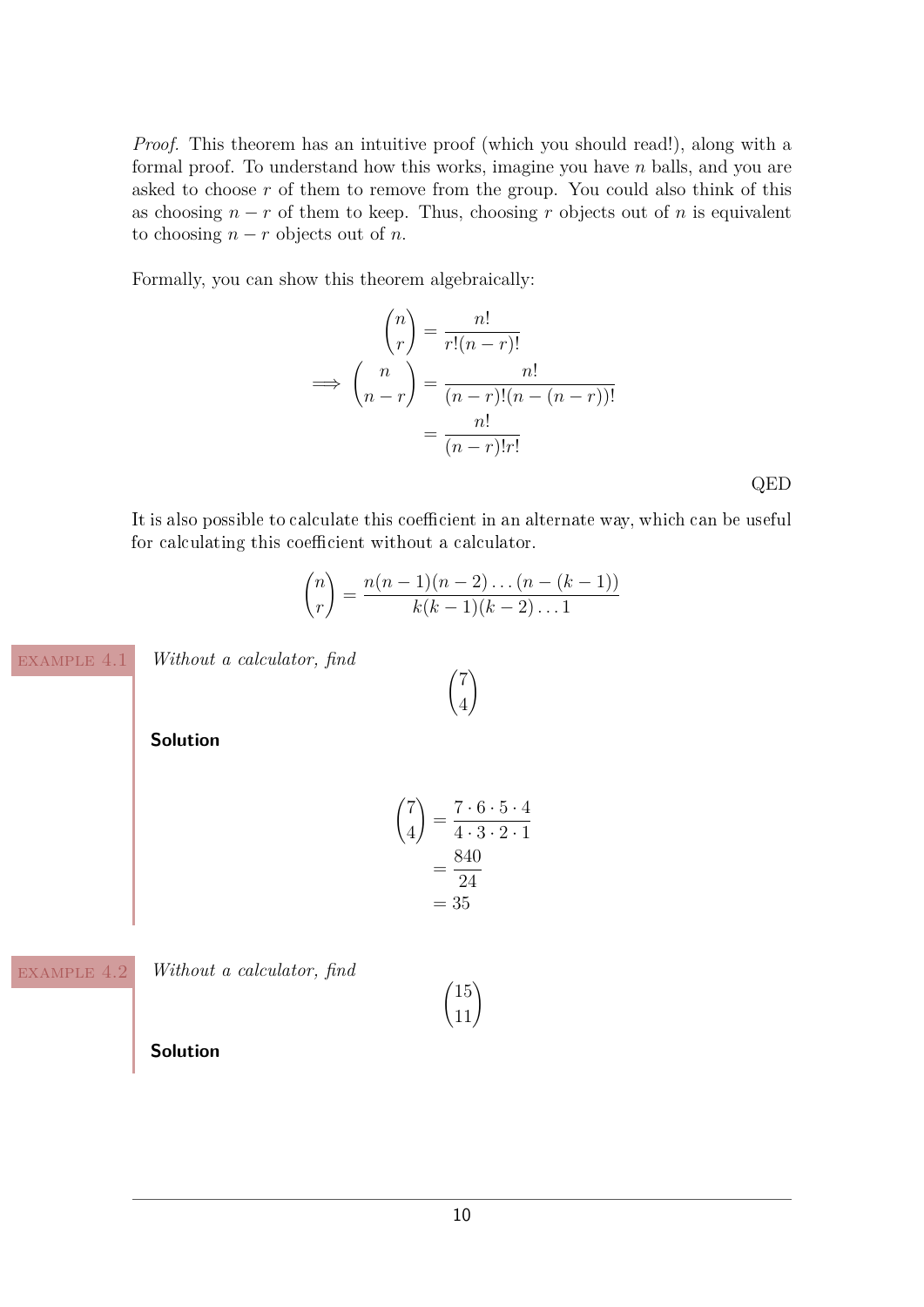$$
\binom{15}{11} = \binom{15}{4} \\
 = \frac{15 \cdot 14 \cdot 13 \cdot 12}{4 \cdot 3 \cdot 2 \cdot 1} \\
 = 1365
$$

# 4.2 The Binomial Theorem

### THEOREM 4.2

### **The Binomial Theorem.**

For any positive integer *n*,

$$
(a+b)^n = \sum_{m=0}^n \binom{n}{m} a^{n-m} b^n
$$
  
=  $\binom{n}{0} a^n + \binom{n}{1} a^{n-1} b + \binom{n}{2} a^{n-2} b^2 + \binom{n}{3} a^{n-3} b^3 + \dots + \binom{n}{n} b^n$ 

*Proof.*  $(a + b)^n = (a + b)(a + b)(a + b) \dots (a + b)$  $\overline{n}$  times . Repeatedly using the distributive

property, we can see that for a term  $a^m b^{n-m}$ , we must choose *m* of the *n* terms to contribute an *a* to the term, and then each of the other *n*− *m* terms of the products must contribute a *b* term. Thus the coefficient of the  $a^m b^{n-m}$  is the number of ways to choose *m* objects from a set of size *n*, which is  $\binom{n}{m}$ *m* . For all possible values of  $0 \leq m \leq n$ , we can see that

$$
(a+b)^n = \sum_{m=0}^n \binom{n}{m} a^m b^{n-m}
$$
 QED

# 5 Algebraic Identities

#### **Identity. DEFINITION**

In an identity, all coefficients of like powers area equal. An identity must be true for all values of the independent variable.

When you have an equation and have matching coefficients on both sides, then they are equal

example 5.1

*Find the values of a, b and c given*

$$
ax^2 + bx + c = 3x^2 + 2x + 5
$$

*For all values of x.*